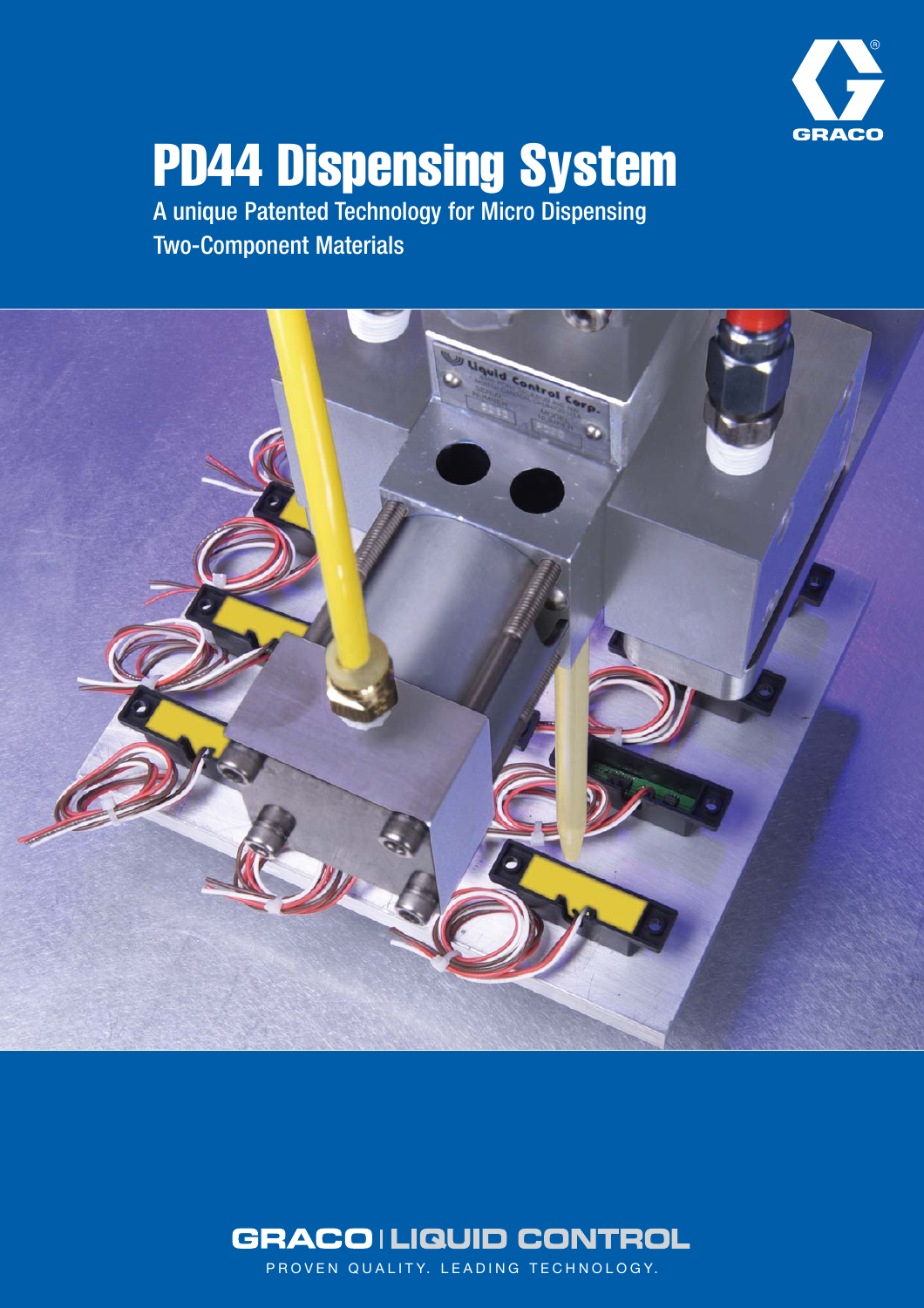# Application







# PD44 Dispensing System Key Industries and Applications

# **Applications**

- 4 Potting
- 4 Gasketing
- 4 Sealing
- 4 Encapsulation
- 4 Syringe Filling

## **Industries**

- 4 Automotive Electronics
- 4 Consumer Electronics
- 4 Medical
- 4 Sporting Goods
- 4 Automotive Components (ex: lighting)
- 4 Appliance
- 4 Product Assembly

# Exceptional Performance

The PD44 is specifically designed to dispense small amounts of water thin to paste viscosity materials from 0.005cc's to 5cc's. The metering rods are matched with machined seals for improved seal life. There are no material hoses between the rod pump outlets and mixer inlet which eliminates potential ratio or shot size problems (phasing) due to hose expansion and contraction.

# PD44 Dispensing Systemfeatures

- Specifically designed to accurately dispense shots of twocomponent epoxies, urethanes, silicone and most reactive resin systems
- Improved low viscosity spool design
- Rod positive displacement metering
- Precise mix ratio and shot repeatability
- Eliminates cleaning and potential hardening of materials in the valve

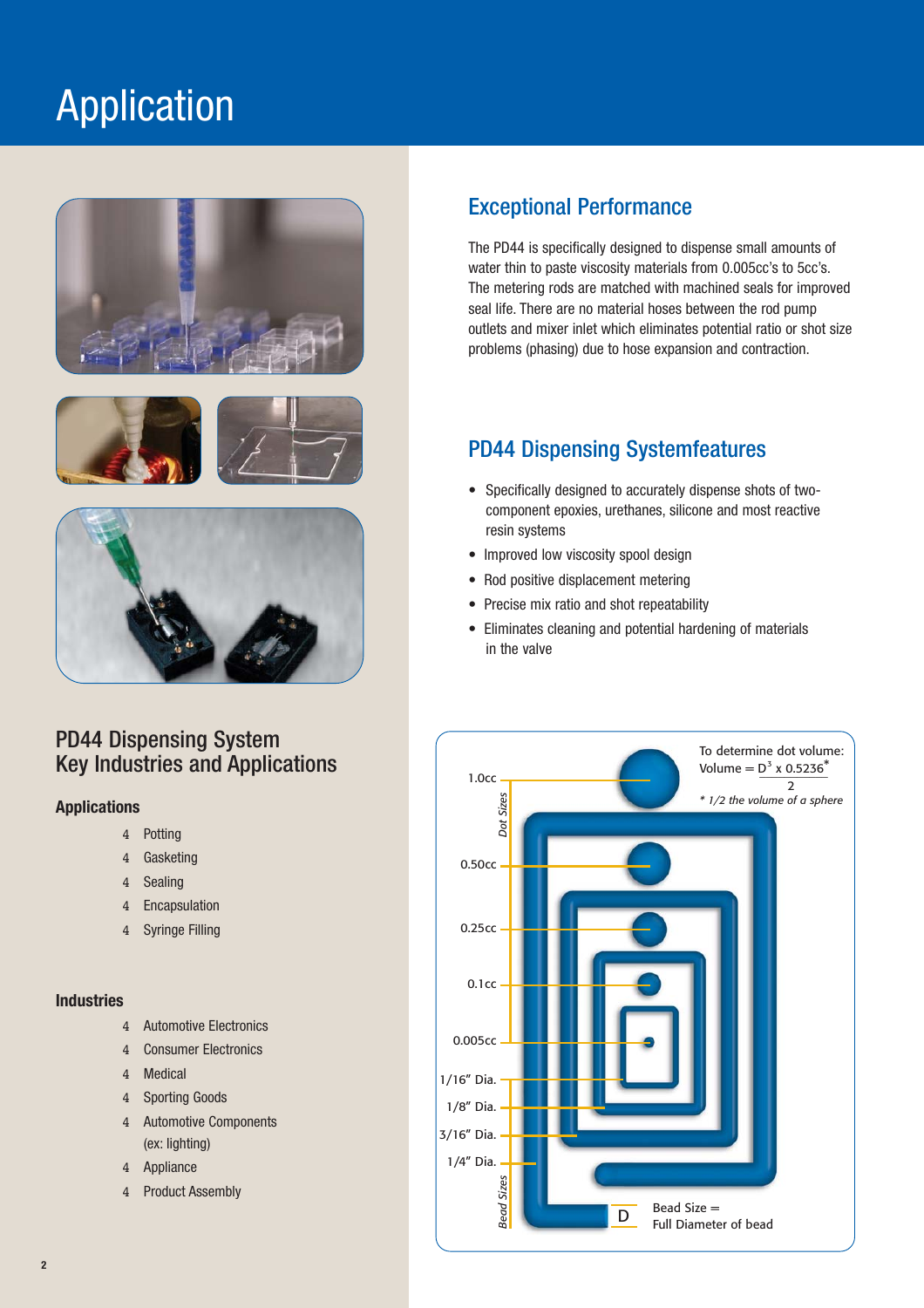# How it works

# Materials remain separate until injected into static mixer

The patented PD44 valve features balanced inlet/outlet spool assemblies that do not displace material while shifting from the reload to the dispense position. This allows pressure feeding of the "A" and "B" components up to 1200 psi during reloading while isolating the materials from the mixer inlet. Upon shifting to the dispense position without any material displacement, an accurate volume of "A" and "B" components is injected into the disposable mixer inlet by rod displacement metering technology.

# Reload

Spools shift to the right

- Material feed inlets are opened
- Materials are transferred into the metering chambers by a pressurized feed system
- Outlet ports are blocked
- Metering rods are retracted to a precise position determining the volume of each material

# **Shift**

The balanced spool assemblies shift to the dispense position

- Material path to the mixer inlet is opened
- Material feed inlet ports are blocked
- Metering rods remain in the retracted position

# **Dispense**

Metering rods drive down

- A and B materials are simultaneously dispensed from the metering chamber into the disposable mixer
- A and B materials are dispensed at the predetermined ratio. Upon completion of the dispense stroke, the metering rod and spool assemblies shift back to the reload position





Reload Shift Dispense

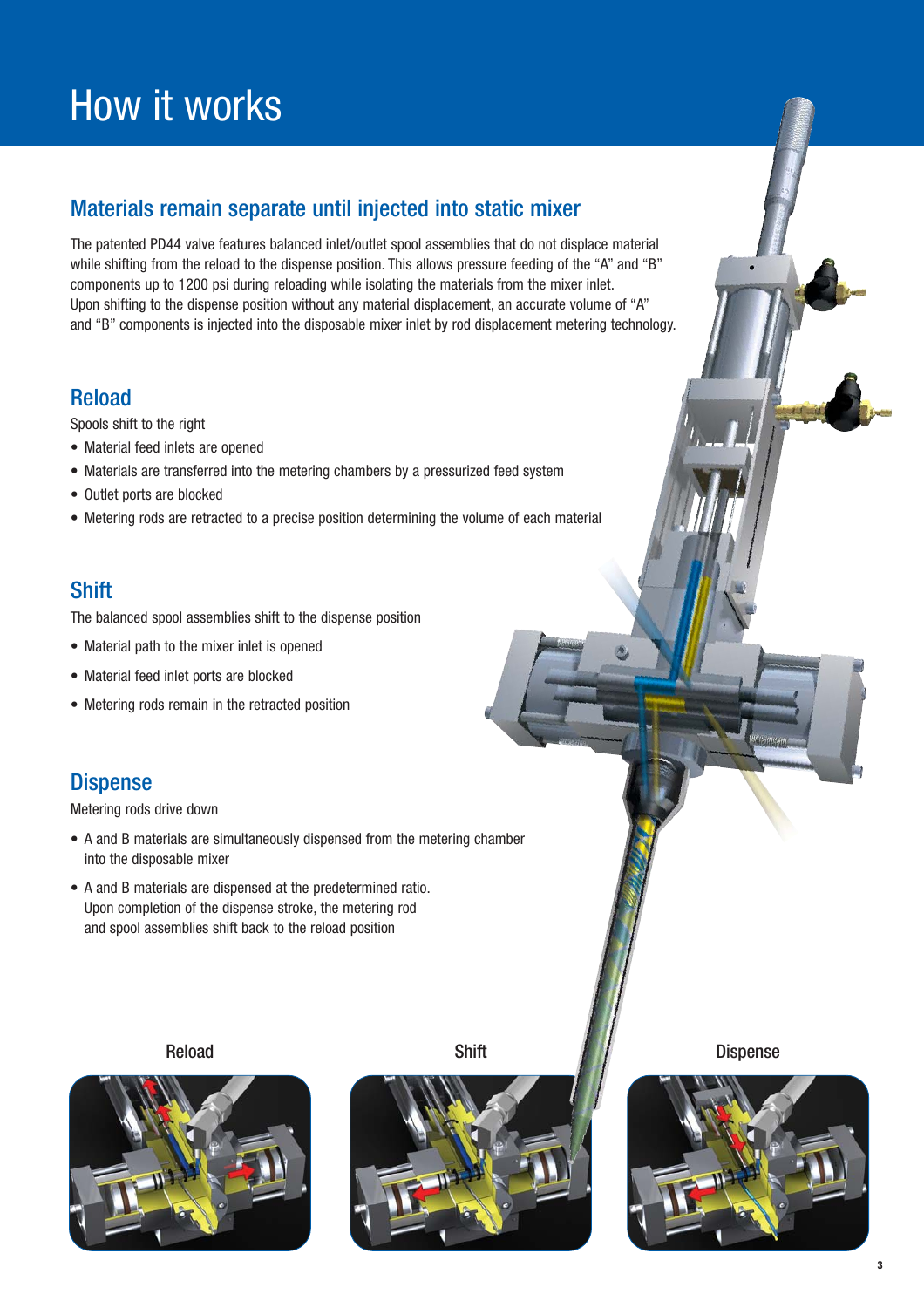# PD44 Valve

# Patented PD44 Metering Valves Metering Drives

Meter, mix and dispense shots from 0.005 to 5 cc's and handle material ratios from 1:1 to 25:1.

Ø

### **Manual control of shot size**

Pneumatically-driven valves have micrometer adjuster to easily set the desired shot size. The micrometer features a locking mechanism to fix the selected shot size.



### **Programmable Shot size control**

Linear actuator provides shot size control. Useful feature when a different programmable shot size is required.



## **Programmable flow and shot size control**

Electric drive motor allows programmable shot size and flow rate. This is important when adapting the PD44 valve to X-Y-Z motion tables and to provide precise flow rate control when applying continuous beads of material.



# Metering Drive

"A" and "B" Precision Metering Rods

for accurate and repeatable volume ratio control

Machined Seals

for longer cycle life

Material Feed Inlet Block

Balanced Inlet/Outlet Spool/Sleeve Assembly

for accurate reloading and dispensing

### Upgraded Sensors

for faster response and reliable position control for long term performance

Shroud and disposable mixer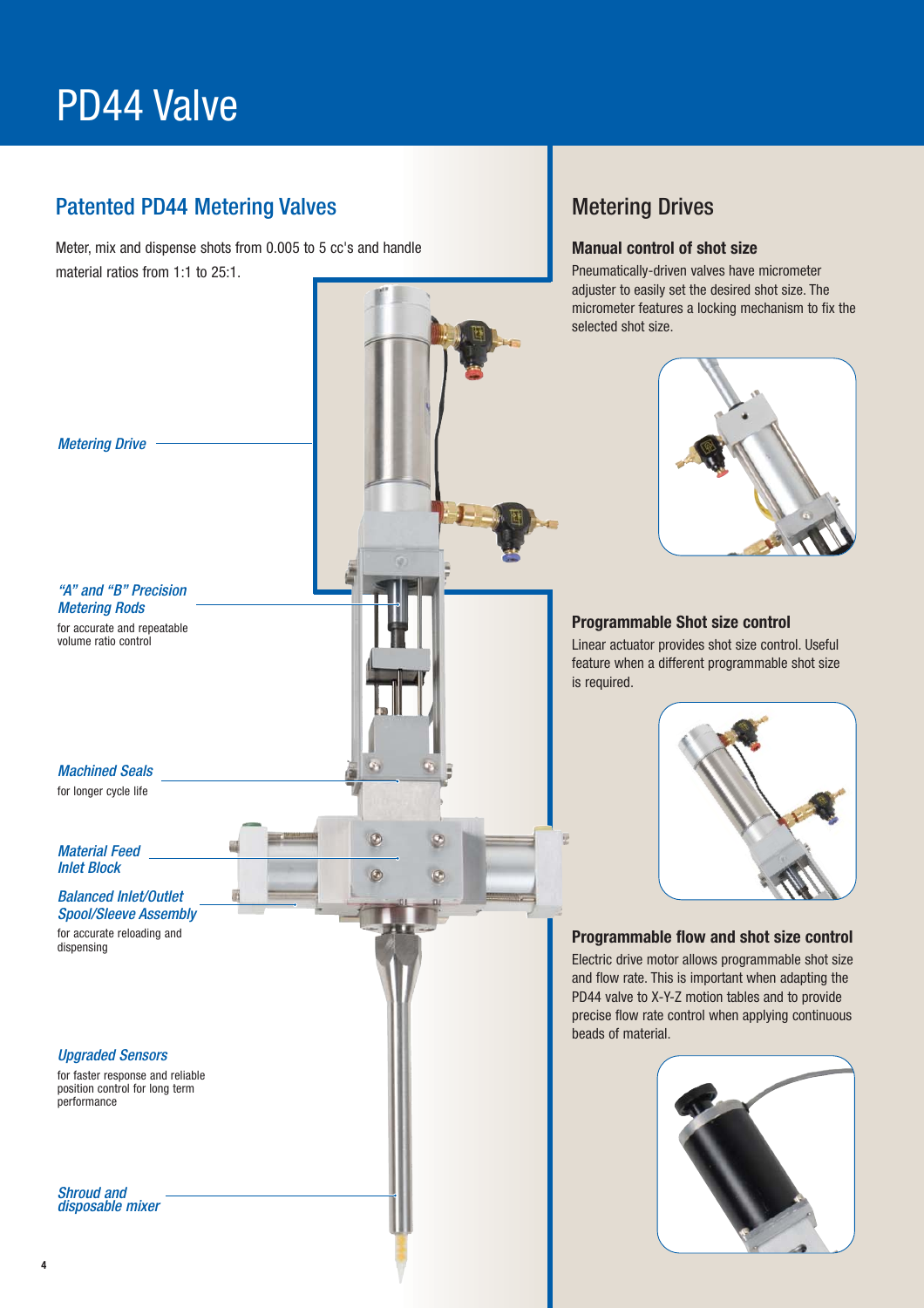# **Controller**

# Pneumatic controller example and the Electric controller



# Used for Manual and Programmable Shot Size Control

Sensors in the valve monitor the position of the spool assemblies and metering rods. These sensors interface with the control panel to assure proper valve operation. PD44 systems can help you save material and labour costs for a variety of dispensing applications, whether you are using manual, semi-automated or automated manufacturing processes.



# Used for Programmable Flow and Shot Size

This free-standing table-top controller includes a NEMA 23 stepper motor for precise flow and shot control.

Other features include:

- A monochrome touch screen, audio alarm and foot switch
- Seven programmable shot sizes and flow rates
- Customer I/O connections for integration with auxiliary equipment.

# Controller Screen Shots



## **PD44 Controller**

- Simple operator interface for day to day operation
- Password protection for added security
- Anti-gel/purge timer to protect static mixer from curing

| Shot Size<br>Screen              | Shot Size 1 | Shot Size 5 | Shot Size 9  |
|----------------------------------|-------------|-------------|--------------|
|                                  | $=000.00$   | $=000.00$   | $=000.00$    |
| <b>Slect Shot</b><br><b>Size</b> | Shot Size 2 | Shot Size 6 | Shot Size 10 |
| $= 0$                            | $=000.00$   | $=000.00$   | $=000.00$    |
| Number of<br><b>Strokes</b>      | Shot Size 3 | Shot Size 7 |              |
|                                  | $=000.00$   | $=000.00$   |              |
| < 00000                          | Shot Size 4 | Shot Size 8 |              |
| Amount per<br>Stroke in %        | $=000.00$   | $=000.00$   |              |
| $<$ 000.00                       |             |             | Main         |
| <b>Pump Control</b>              |             |             |              |

### **Shot size screen**

- Programmable shot sizes for fast operator set-up
- Shot size storage for quick change between parts



## **Status screen**

- System monitoring for productive planning
- Scheduling preventative maintenance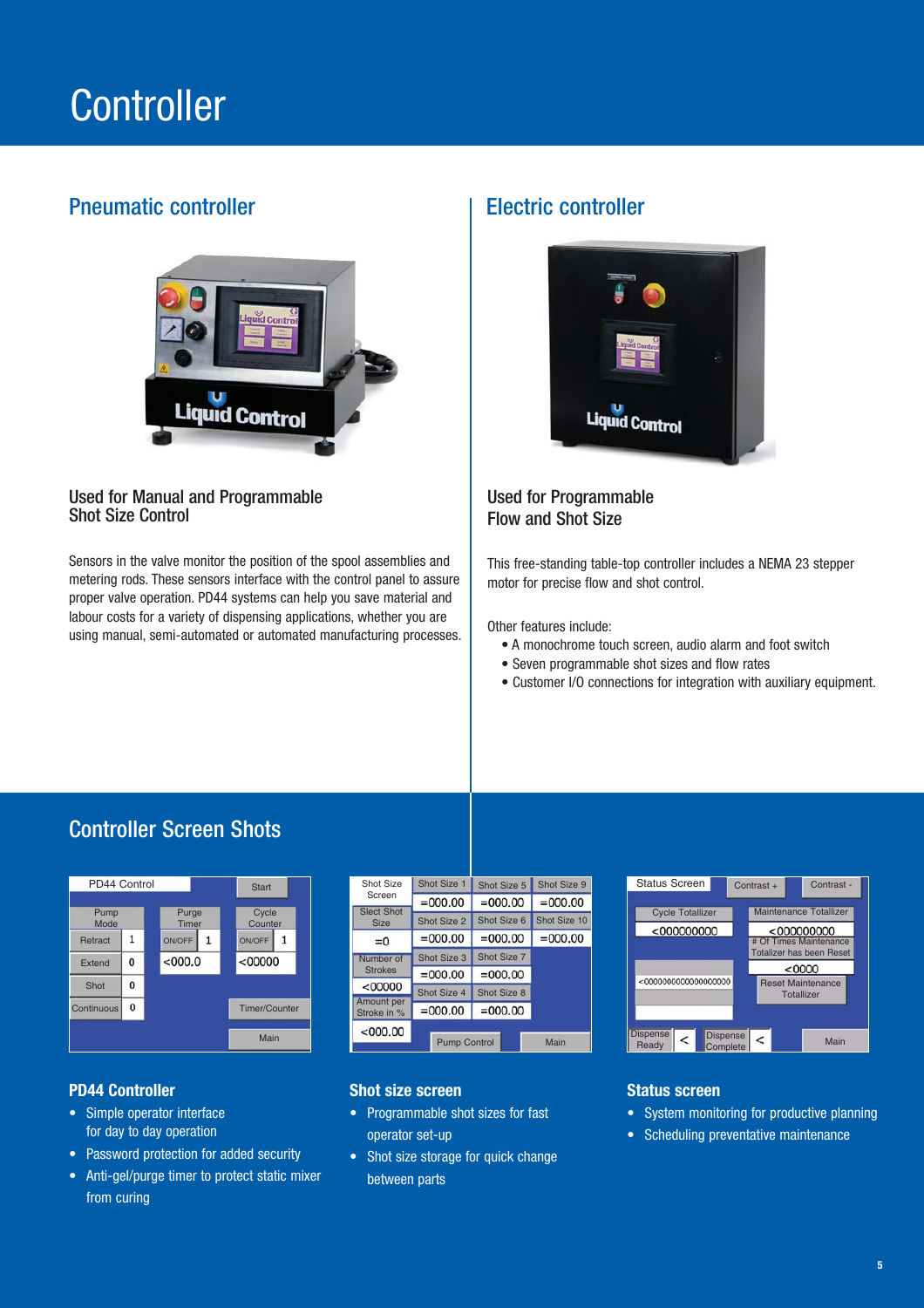# Feed System

# **Cartridge Feed Systems**

Cartridges of various sizes can be placed in pressurized retainers to allow low to medium viscosity materials to transfer to the PD44 valve.

### **Transfer Pumps and Rams**

Low to high viscosity materials can be pumped directly from bulk containers using pail and drum rams, transfer pumps and feed hoses as required.

## **Reservoir Tanks**

Various sized reservoir tanks can be used to transfer low to medium viscosity materials to the PD44 valve.







# Complete System

PD44 with pneumatic controller, manual micrometer shot adjuster and dual one gallon transfer pump feed package.

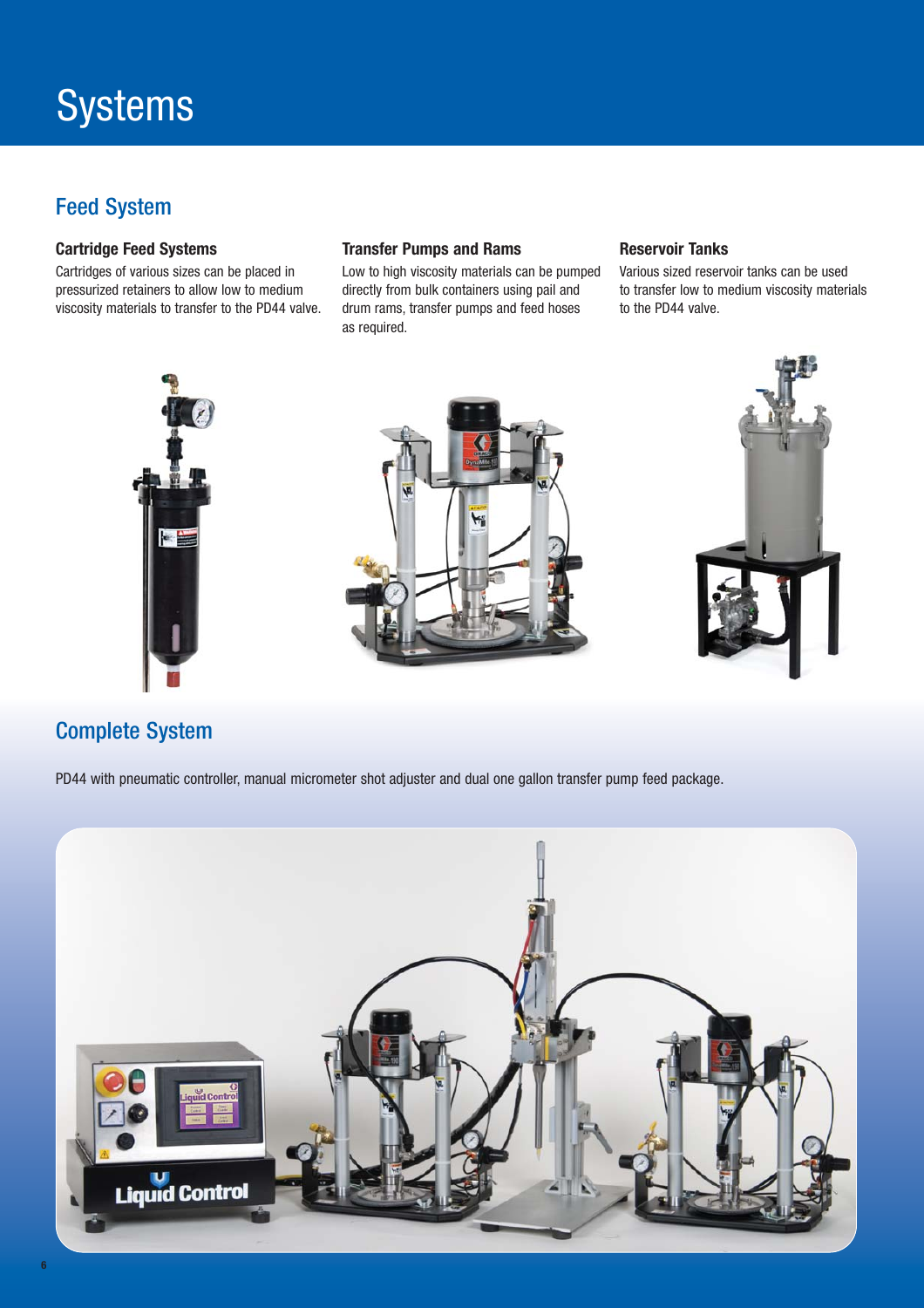# Technical Specifications

| Custom sized metering rods can be machined to accommodate most material ratios.<br>The standard construction of the main body is 303/304 stainless steel.<br>The standard construction of the metering assembly is a nitrided tool steel rod and a nitrided tool steel tube.                                                                                      |
|-------------------------------------------------------------------------------------------------------------------------------------------------------------------------------------------------------------------------------------------------------------------------------------------------------------------------------------------------------------------|
| Optional materials include stainless steel rod with UHMW polyethene tube and a tungsten rod with UHMW polyethylene tube.                                                                                                                                                                                                                                          |
|                                                                                                                                                                                                                                                                                                                                                                   |
| Max cycle depends on the length of the stroke, size of metering rods, material viscosity, mixer,<br>outlet needle employed and any back pressure or flow limitations created by the product into which material is being dispensed.                                                                                                                               |
| and isolate the material inlets from the outlets to the mixer. The standard construction<br>of the spool assembly is a nitrided tool steel spool and a nitrided tool steel sleeve.<br>Optional materials include stainless steel spool with UHMW polythene sleeve and a tungsten spool with UHMW polythene sleeve.                                                |
| Material Feed System  Pressure feed systems including cartridges, tanks and transfer pumps, can be employed to feed "A" and "B" components up to 1200 PSI.<br>The appropriate selection of feed equipment is dependent on material viscosity and processing requirements.                                                                                         |
|                                                                                                                                                                                                                                                                                                                                                                   |
| and in a various number of elements to provide thorough blending of most reactive resin systems.<br>Lab tests may be required to determine the specific mixer required for a particular application.                                                                                                                                                              |
| A variety of Luer Lock needle sizes are available to adapt to the Posimixer outlets.                                                                                                                                                                                                                                                                              |
| Additional drive options include:                                                                                                                                                                                                                                                                                                                                 |
| A linear resistive transducer air cylinder providing electronic shot size control.<br>A stepper or servo ready lead screw actuator for precise shot and flow control.                                                                                                                                                                                             |
| . Free standing table-top control panels are available for air cylinder and motor driven valves.<br>Standard hardware includes: Monochrome touch screen, audio alarm and foot switch.<br>Standard features include: Purge timer, cycle counter and totalizer.<br>Motor driven controls include a NEMA 23 stepper motor featuring shot size and flow rate control. |
|                                                                                                                                                                                                                                                                                                                                                                   |
| Mixer - Add 4" (100mm) to 14 3/4" (375mm) H to the height.                                                                                                                                                                                                                                                                                                        |
| Pneumatic Controller - 15" (381mm) W x 12" (305mm) D x 13" (330mm) H.                                                                                                                                                                                                                                                                                             |
| Electric Controller - 20" (508mm) W x 8" (203mm) D x 20" (508mm) H.                                                                                                                                                                                                                                                                                               |
| PD44 bench stand and controller - 22.68kg to 34.02kg (depends on options).                                                                                                                                                                                                                                                                                        |
| Electric - 120/230V, 50/60Hz.                                                                                                                                                                                                                                                                                                                                     |